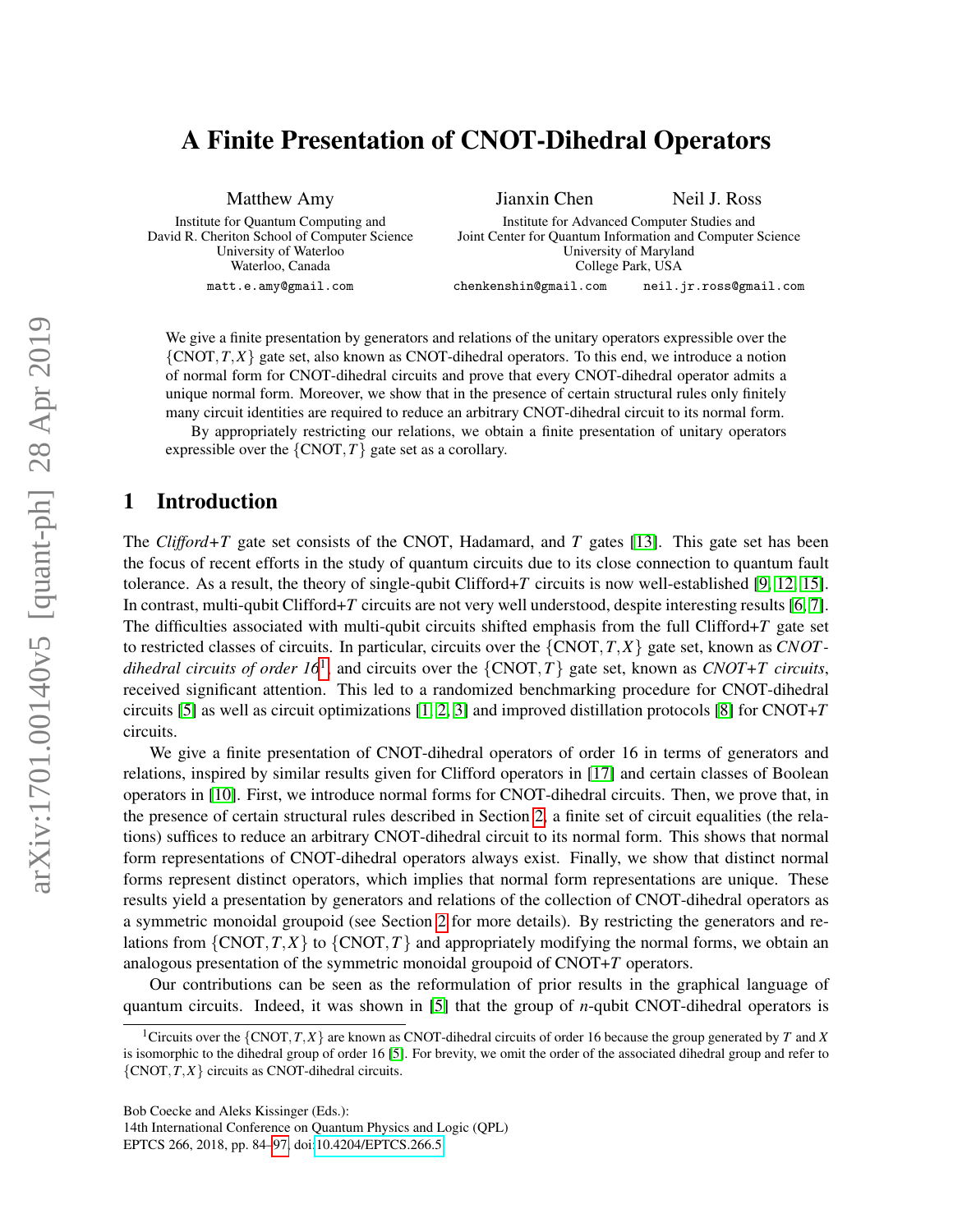isomorphic to the semidirect product  $M \rtimes GA(n, \mathbb{Z}_2)$  where  $M$  is some subgroup of  $\mathbb{Z}_8^{2^n}$  $^{2^n}_{8}$  and  $GA(n, \mathbb{Z}_2)$  is the general affine group of order *n* over the two-element field. Independently, it was shown in [\[3\]](#page-12-5) that the group of *n*-qubit CNOT+T operators is isomorphic to the semidirect product  $M' \rtimes GL(n, \mathbb{Z}_2)$  where  $M'$  is some subgroup of  $\mathbb{Z}_8^{2^n-1}$  and  $GL(n,\mathbb{Z}_2)$  is the general linear group of order *n* over the two-element field. Using these characterizations, normal forms for CNOT-dihedral and CNOT+*T* circuits were discussed in [\[5\]](#page-12-2) and [\[8\]](#page-13-5) respectively. In contrast, we give finitely many relations which are sufficient to generate all circuit identities over  $\{CNOT, T, X\}$ . Circuit transformations can therefore take place at the circuit level which alleviates the need to translate to and from another formalism. Moreover, a self-contained equational theory of circuits is significantly easier to extend to new gate sets since all equations remain valid in the presence of additional gates.

The paper is organized as follows. In Section [2,](#page-1-0) we discuss preliminaries. In Section [3,](#page-2-0) we introduce generators and relations for CNOT-dihedral operators. In Section [4,](#page-5-0) we define normal forms for CNOTdihedral circuits. In Section [5,](#page-7-0) we use the relations to show that every CNOT-dihedral operator admits a normal form. We show that distinct normal forms correspond to distinct operators in Section [6.](#page-10-0) Finally, we conclude and discuss generalizations and future work in Section [7.](#page-11-0)

# <span id="page-1-0"></span>2 Preliminaries

The notion of *presentation* used here is similar to the usual one used in group theory but applied to a more general algebraic structure called a *symmetric monoidal groupoid*. Working with monoidal groupoids allows us to account for the usual horizontal composition of unitaries (matrix multiplication) as well as for their vertical composition (tensor product). In much the same way that a presentation of a group implicitly provides the relations axiomatizing the group operation, a presentation of a symmetric monoidal groupoid implicitly includes relations which account for the horizontal and vertical compositions and their interplay. We state these *structural rules* below in the graphical language of circuits. For further details about symmetric monoidal groupoids, the reader is encouraged to consult [\[11,](#page-13-8) [16\]](#page-13-9).

For every pair of operators *f* and *g* we have

$$
\frac{f}{g} = \frac{f}{g}.
$$

The above equality is known as the *bifunctorial law*. It implies that circuits on disjoint sets of qubits commute and guarantees that the collection of circuits under consideration forms a monoidal groupoid. One obtains a symmetric monoidal groupoid in the presence of a *symmetry* which is a family of selfinverse operators which act as generalized SWAP gates. For example, two instances of the symmetry are

$$
\begin{matrix} & & \\ & & \end{matrix}
$$
 and 
$$
\begin{matrix} & & \\ & & \end{matrix}
$$

which have the effect of permuting the order of the qubits. Every instance of the symmetry satisfies a *naturality law*, which means that the symmetry has no effect beyond reordering the qubits. For the instances above, the naturality is expressed by the following circuit equalities, where *f* , *g* and *h* are arbitrary,

$$
\frac{f}{f} \times f = \frac{g}{f} \qquad \text{and} \qquad \frac{f}{f} \times f = \frac{f}{f} \times \frac{f}{f}.
$$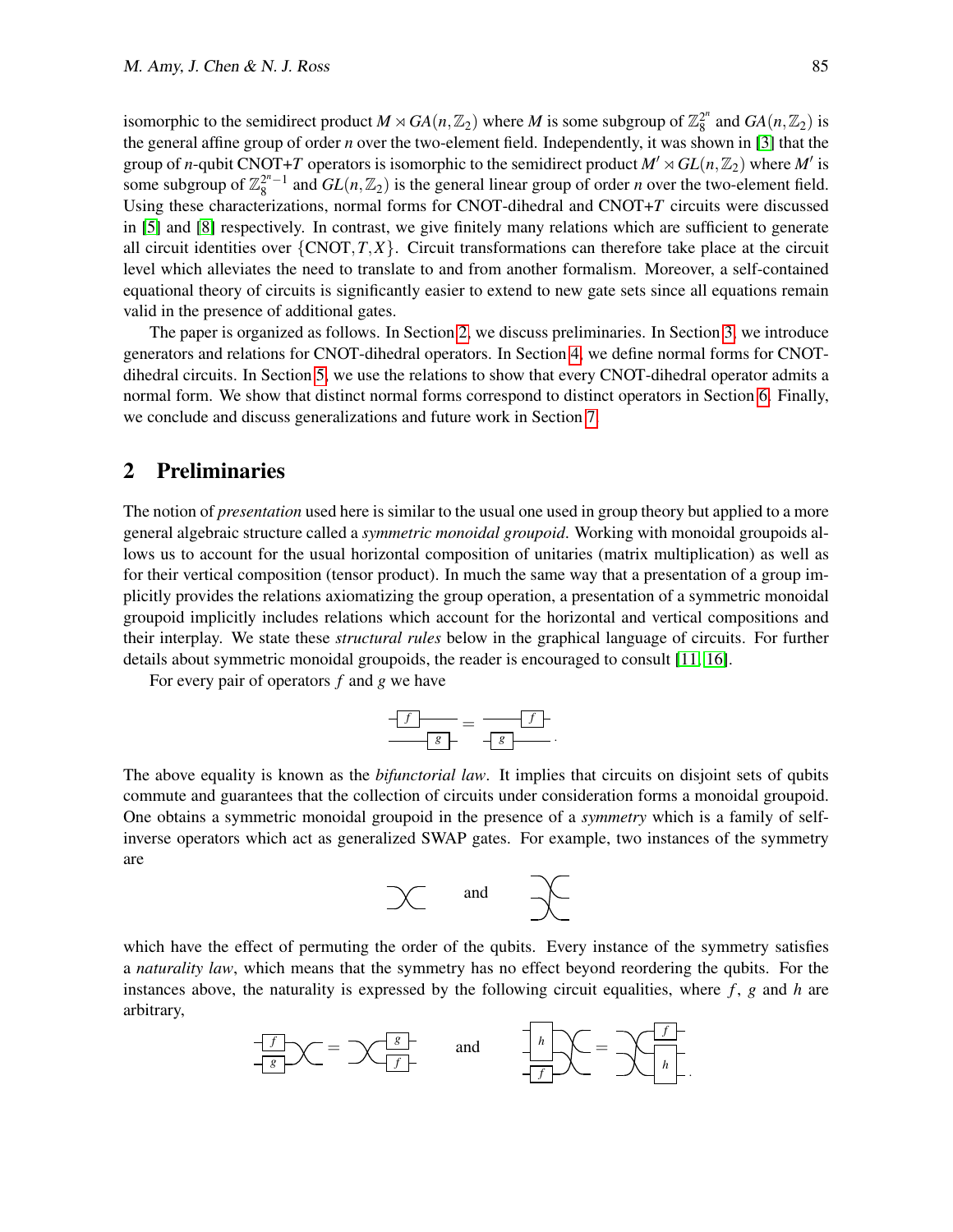In particular, the following *spatial law* is a consequence of the naturality of the symmetry, where  $\lambda$  is an arbitrary scalar represented as a gate without input or output wires.

$$
\boxed{\lambda} = \boxed{\lambda}
$$

The symmetry also satisfies a property known as *coherence* which asserts that two circuits made of symmetries and implementing the same permutation of wires are equal, e.g.,



Using symmetric monoidal groupoids allows us to focus on properties that are specific to CNOT-dihedral operators and to abstract away generic properties of quantum circuits. In particular, the bifunctorial law and the existence of a symmetry satisfying naturality and coherence are assumed and needn't be explicitly included in the presentation.

# <span id="page-2-0"></span>3 Generators and relations

We recall the definition of the standard generators for CNOT-dihedral operators and introduce two derived generators to streamline the presentation.

<span id="page-2-1"></span>**Definition 3.1.** The *generators* are the scalar  $\omega = e^{i\pi/4}$  and the gates *X*, *T*, and CNOT defined below.

$$
\frac{1}{|X|} = \begin{bmatrix} 0 & 1 \\ 1 & 0 \end{bmatrix} \qquad \frac{1}{|X|} = \begin{bmatrix} 1 & 0 \\ 0 & \omega \end{bmatrix} \qquad \frac{1}{|X|} = \begin{bmatrix} 1 & 0 & 0 & 0 \\ 0 & 1 & 0 & 0 \\ 0 & 0 & 0 & 1 \\ 0 & 0 & 1 & 0 \end{bmatrix}
$$

<span id="page-2-2"></span>Definition 3.2. The *derived generators* are the gates *U* and *V* defined below.



In accordance with Section [2,](#page-1-0) we assume that all symmetries are given and we refer to any instance of the symmetry as a SWAP gate. Because they act as affine transformations on basis states, we refer to *X*, CNOT, and SWAP as *affine* gates and by extension to circuits using only affine gates as *affine circuits*. Similarly, we refer to  $\omega$ , *T*, *U*, and *V* as *diagonal* gates and to circuits using only diagonal gates as *diagonal circuits*. If *C* is a CNOT-dihedral circuit, we write *W<sup>C</sup>* to denote the operator represented by *C*. Note that if *C* is diagonal (resp. affine) circuit, then *W<sup>C</sup>* is diagonal (resp. affine).

**Definition 3.3.** The *relations* are given in Fig. [1.](#page-3-0) We refer to relations  $R_1$  through  $R_6$  as *affine relations*, to relations *R*<sup>7</sup> through *R*<sup>10</sup> as *diagonal relations*, and to relations *R*<sup>11</sup> through *R*<sup>13</sup> as *commutation relations*.

In Fig. [1](#page-3-0) and throughout the rest of the paper, we use the following notational conventions. We place global phases (i.e., scalars) in front of circuits as in the right-hand side of *R*11. Note that this is consistent with the spatial law. Gates labelled  $f^n$  for some integer  $n \in \mathbb{N}$  denote the *n*-fold composition of  $f$  with itself, i.e.,

$$
\underbrace{f^n}_{n} = \underbrace{-f}_{n} \cdots \underbrace{-f}_{n} \cdots
$$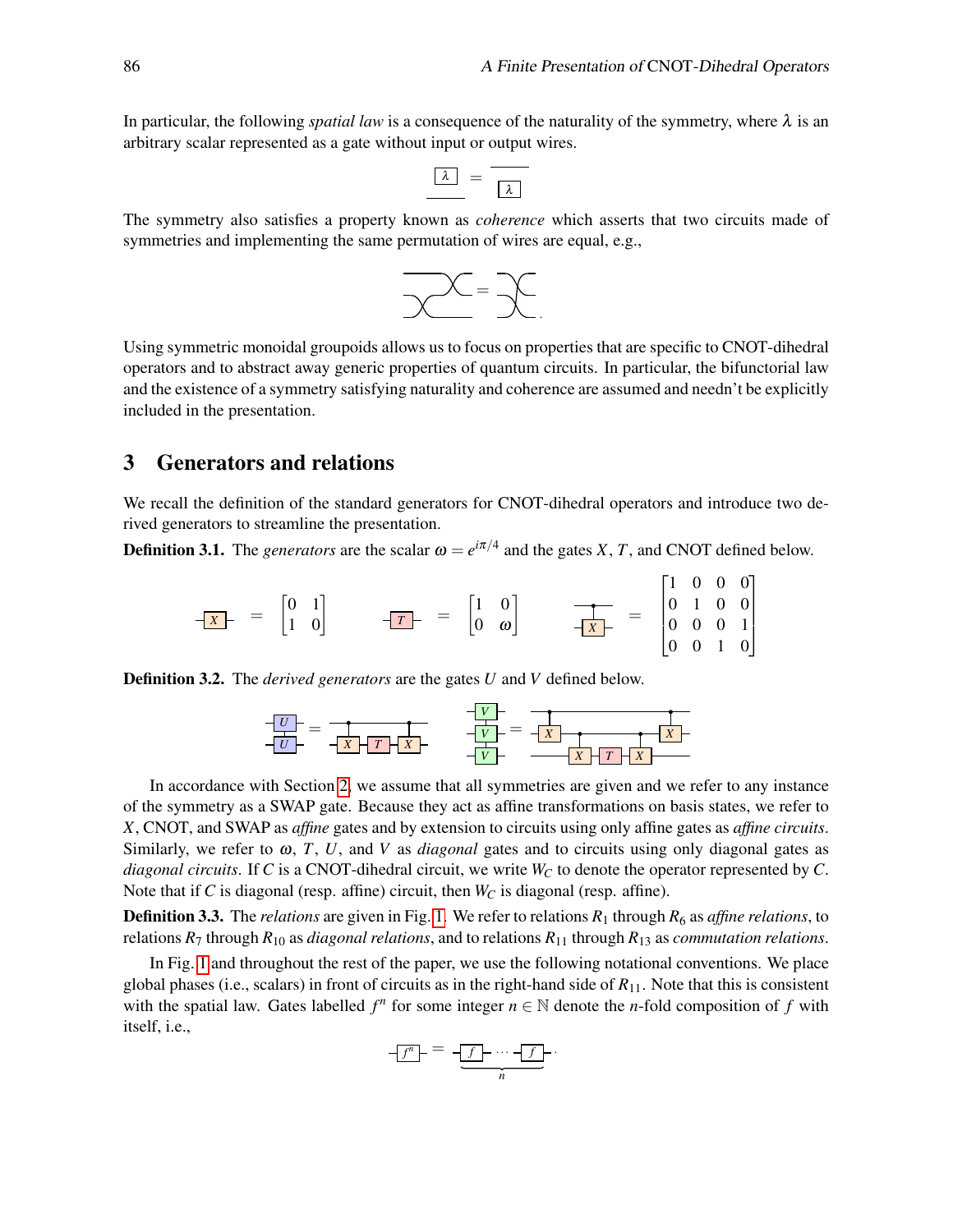

<span id="page-3-0"></span>Figure 1: The relations.  $R_1$  through  $R_6$  are affine relations.  $R_7$  through  $R_{10}$  are diagonal relations.  $R_{11}$ through  $R_{12}$  are commutation relations.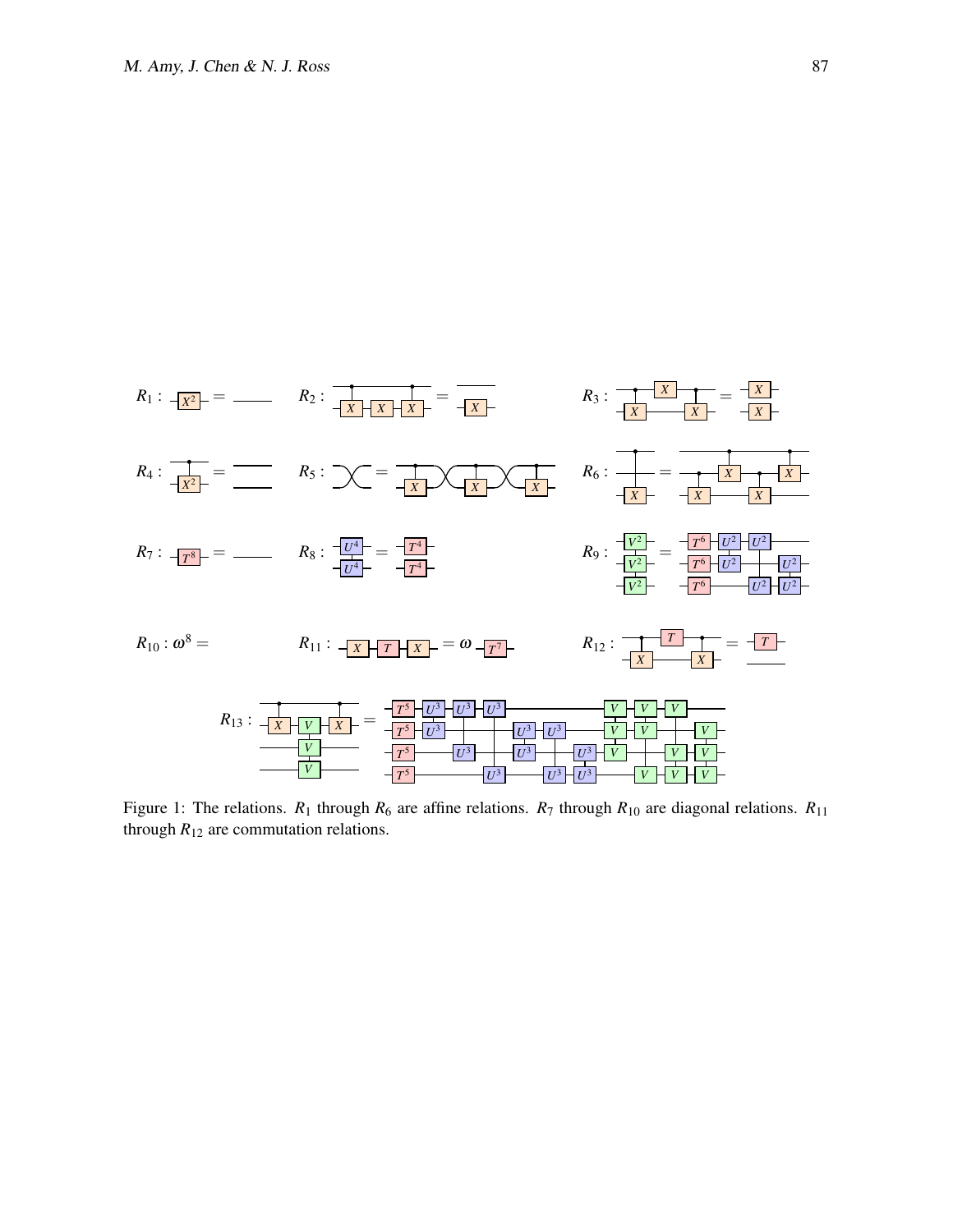We call such a circuit an  $f$ -block of degree n. By extension, we write  $deg_f(C)$  for the maximum degree of the *f*-blocks that appear in a circuit *C*. We also use  $\mathscr T$  and  $\mathscr X$  to denote *T* and *X* blocks of arbitrary degrees. Gates applied to non-adjacent qubits, as in  $R_6$ ,  $R_9$ , and  $R_{13}$ , are defined as adjacent-qubit gates on the top-most wires conjugated by SWAP gates, e.g.,



Because diagonal gates on non-adjacent qubits are diagonal in the computational basis we mildly abuse terminology and refer to circuits such as the right-hand side of  $R_{13}$  as diagonal circuits, even if they contain non-diagonal SWAP gates.

The 13 relations of Fig. [1](#page-3-0) can be verified by explicit computation. However, it is more illuminating to use the formalism of *phase polynomials* introduced in [\[2\]](#page-12-4).

**Definition 3.4.** Let  $\oplus$  denote addition in  $\mathbb{Z}_2$  and  $\overline{x}$  denote the complement of x in  $\mathbb{Z}_2$ . A *literal l* is either a Boolean variable *x* or its inverse  $\bar{x}$ . A *term* over *n* Boolean variables is an expression of the form  $l_1 \oplus \ldots \oplus l_n$  where each  $l_i$  is a literal.

**Definition 3.5.** The *T*, *X*, and CNOT gates act on basis states as  $T|x\rangle = \omega^x|x\rangle$ ,  $X|x\rangle = |\overline{x}\rangle$ , and  $CNOT |x_1x_2\rangle = |x_1(x_1 \oplus x_2)\rangle$ . It follows that the action of a CNOT-dihedral circuit *C* on an arbitrary basis state is given by

<span id="page-4-0"></span>
$$
W_C |x_1x_2\cdots x_n\rangle = \omega^{pc(x_1,x_2,\ldots,x_n)} |f_C(x_1,x_2,\ldots,x_n)\rangle, \qquad (1)
$$

where  $f_C: \mathbb{Z}_2^n \to \mathbb{Z}_2^n$  is an affine reversible operator and  $p_C: \mathbb{Z}_2^n \to \mathbb{Z}_2$  is an expression of the form

<span id="page-4-1"></span>
$$
p_C(x_1,\ldots,x_n) = \sum_{k=1}^{i=1} a_i \cdot g_i \tag{2}
$$

for some  $k \in \mathbb{N}$ , some  $a_i \in \mathbb{Z}_8$ , and some terms  $g_i$  on no more than *n* variables. The expression in Eq. [\(1\)](#page-4-0) is the *phase polynomial representation of C* and the one in Eq. [\(2\)](#page-4-1) is the *phase polynomial associated with C*.

Note that the phase polynomials of Eq. [\(2\)](#page-4-1) use mixed arithmetic: the "outside" sum is computed modulo 8 since  $\omega^8 = 1$  while the "inside" sums are computed modulo 2. As with usual polynomials, we write 0 for the phase polynomial whose coefficients are all 0.

Phase polynomials are a concise representation of the action of CNOT-dihedral circuits on states and can be used to prove that two distinct circuits represent the same operator.

Proposition 3.6. *The relations of Fig. [1](#page-3-0) are sound.*

*Proof.* We briefly discuss the case of *R*13. Let *C<sup>L</sup>* and *C<sup>R</sup>* be the circuits on the left-hand side and righthand side of  $R_{13}$  respectively. The phase polynomial representation of  $C_L$  is

$$
W_{C_L} |x_1x_2x_3x_4\rangle = \boldsymbol{\omega}^{x_1 \oplus x_2 \oplus x_3 \oplus x_4} |x_1x_2x_3x_4\rangle.
$$

It can be verified (see, e.g., [\[3\]](#page-12-5)) that, for any  $x_1, x_2, x_3, x_4 \in \mathbb{Z}_2$ ,

$$
x_1 \oplus x_2 \oplus x_3 \oplus x_4 = \sum_i 5x_i + \sum_{i < j} 3(x_i \oplus x_j) + \sum_{i < j < k} x_i \oplus x_j \oplus x_k \mod 8.
$$

Hence

$$
W_{C_L}|x_1x_2x_3x_4\rangle = \omega^{\sum_i 5x_i + \sum_{i < j} 3(x_i \oplus x_j) + \sum_{i < j < k} x_i \oplus x_j \oplus x_k} |x_1x_2x_3x_4\rangle
$$

which is the phase polynomial representation of  $C_R$  so that  $W_{C_L} = W_{C_R}$ .

 $\Box$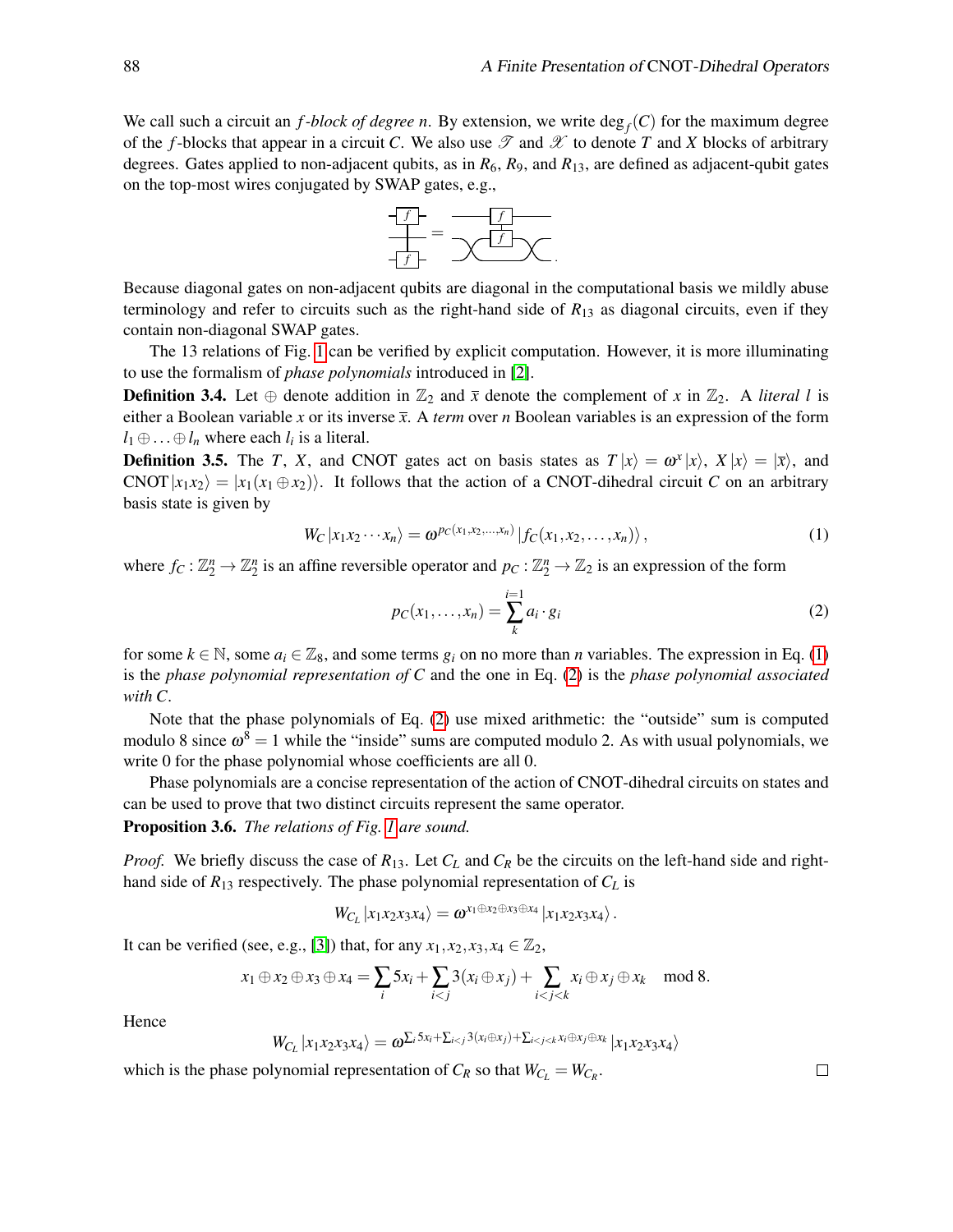*Remark* 3.7*.* By considering only the *T*, *U*, *V* and CNOT gates as generators, and by omitting the relations  $R_1$ ,  $R_2$ ,  $R_3$ ,  $R_{10}$ , and  $R_{11}$ , one obtains a presentation of the symmetric monoidal groupoid of CNOT+*T* operators.

*Remark* 3.8*.* It can be shown that the relations given in Fig. [1](#page-3-0) are *independent*, in that it is not possible to derive one from the others. However, it is not currently known whether the relations are *minimal*, though we believe this to be the case.

## <span id="page-5-0"></span>4 Normal forms

For each CNOT-dihedral operator *W* we choose a distinguished circuit which we call the *normal form* of *W*. We define normal forms for affine and diagonal operators independently. For affine operators, we use the normal forms introduced by Lafont in [\[10\]](#page-13-7) which we recall here for completeness. In both cases, we introduce convenient shorthand prior to introducing normal forms.

Definition 4.1. *Ascending stairs* are circuits of the form



<span id="page-5-1"></span>The identity circuit is the only ascending stair on a single qubit. *Descending stairs* are defined similarly. Definition 4.2. *Ladders* are circuits of the form



The identity circuit is the only ladder on a single qubit.

In Definition [4.2,](#page-5-1) the ascending stair rises from the bottom qubit to the top one. The descending stair, however, may or may not fall all the way to the bottom qubit.

<span id="page-5-3"></span>Definition 4.3. An *affine normal form* is a circuit *A* of the form



such that  $deg_X(A) \in \mathbb{Z}_2$  and  $deg_{CNOT}(A) \in \mathbb{Z}_2$ .

<span id="page-5-2"></span>**Example 4.4.** The affine operator defined by  $|x_1x_2x_3\rangle \mapsto |(\overline{x_2 \oplus x_3})x_1(x_1 \oplus x_2)\rangle$ , where  $\oplus$  is addition in  $\mathbb{Z}_2$  and  $\bar{x}$  is the additive inverse of *x* in  $\mathbb{Z}_2$ , has the following affine normal form

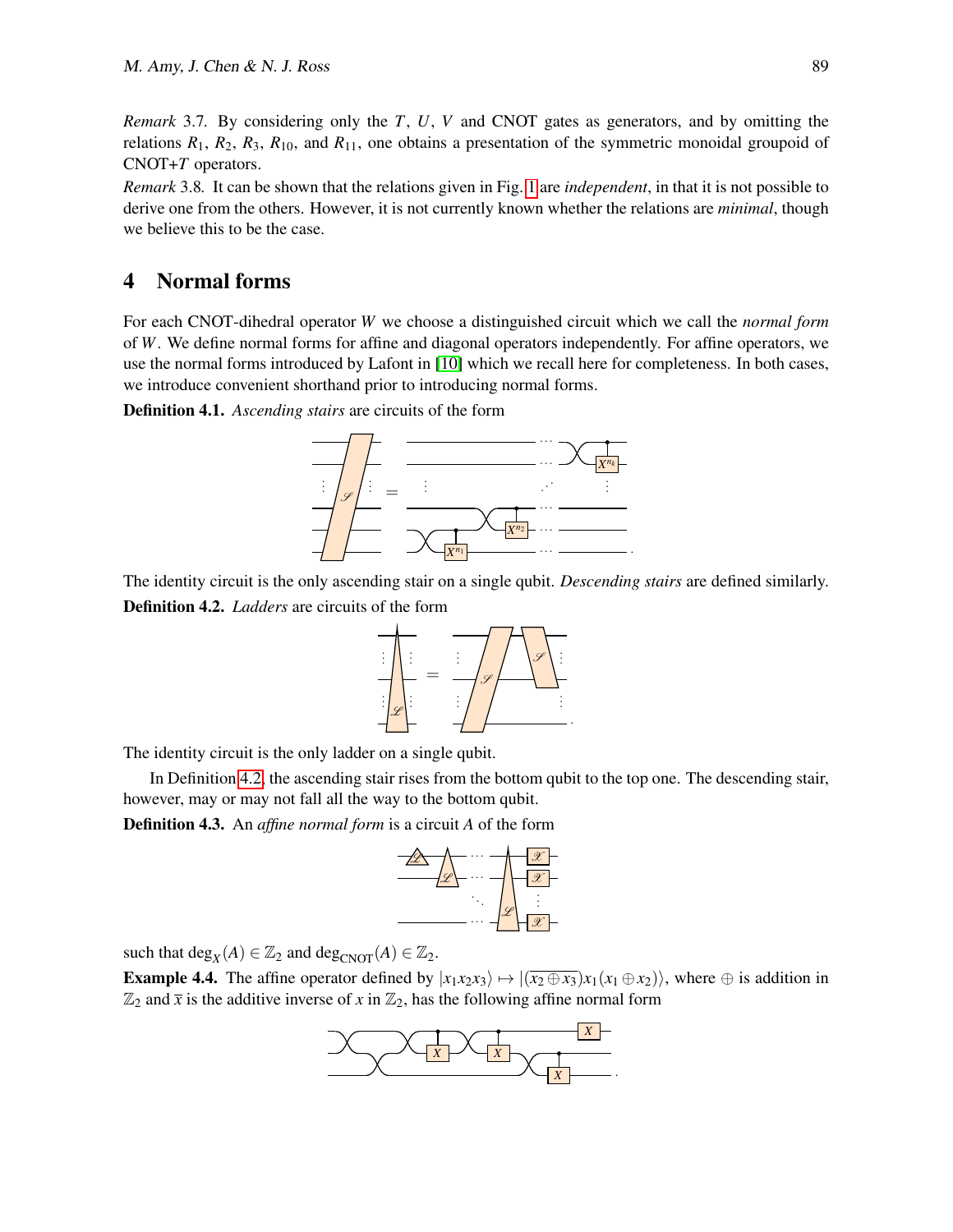*Remark* 4.5*.* There are  $2^{n-1}$  distinct stairs on *n* qubits and thus  $2^n - 1$  distinct stairs on no more than *n* qubits. This implies that the number of *n*-qubit ladders is  $2^{n-1}(2^n - 1)$  which in turn implies that the number of distinct affine normal forms on *n* qubits is

<span id="page-6-0"></span>
$$
2^{n} \cdot \prod_{i=1}^{n} 2^{i-1} (2^{i} - 1) = 2^{n} \cdot \prod_{i=1}^{n} (2^{n} - 2^{i-1}).
$$
\n(3)

In Eq. [\(3\)](#page-6-0), the prefactor of  $2^n$  accounts for the layer of *X* gates which appear at the right of the normal form. Note that the expression in Eq. [\(3\)](#page-6-0) coincides with the well-known formula for the cardinality of the general affine group of order *n*.

Definition 4.6. *U -triangles* are circuits of the form



The identity circuit is the only *U*-triangle on a single qubit.

Definition 4.7. *V -trapezoids* and *V -triangles* are circuits of the form



The identity circuit is the only *V*-trapezoid or *V*-triangle on a single qubit. Similarly, the only *V*-triangle or *V*-trapezoid on two qubits is the identity circuit.

<span id="page-6-1"></span>Definition 4.8. A *diagonal normal form* is a circuit *D* of the form



such that  $k \in \mathbb{Z}_8$ ,  $\deg_T(D) \in \mathbb{Z}_8$ ,  $\deg_U(D) \in \mathbb{Z}_4$ , and  $\deg_V(D) \in \mathbb{Z}_2$ .

The normal forms introduced in Definition [4.8](#page-6-1) correspond to an ordering of the gates in a diagonal circuit according to which powers of  $\omega$  appear first, followed by *T*, *U*, and *V* gates. The *U* gates are positioned in lexicographical order, with respect to the set of qubits they act on. The placement of *V* gates also follows the lexicographical ordering.

<span id="page-6-2"></span>**Example 4.9.** The doubly-controlled Pauli *Z* gate, whose matrix is diag(1,1,1,1,1,1,1,−1), has the following diagonal normal form

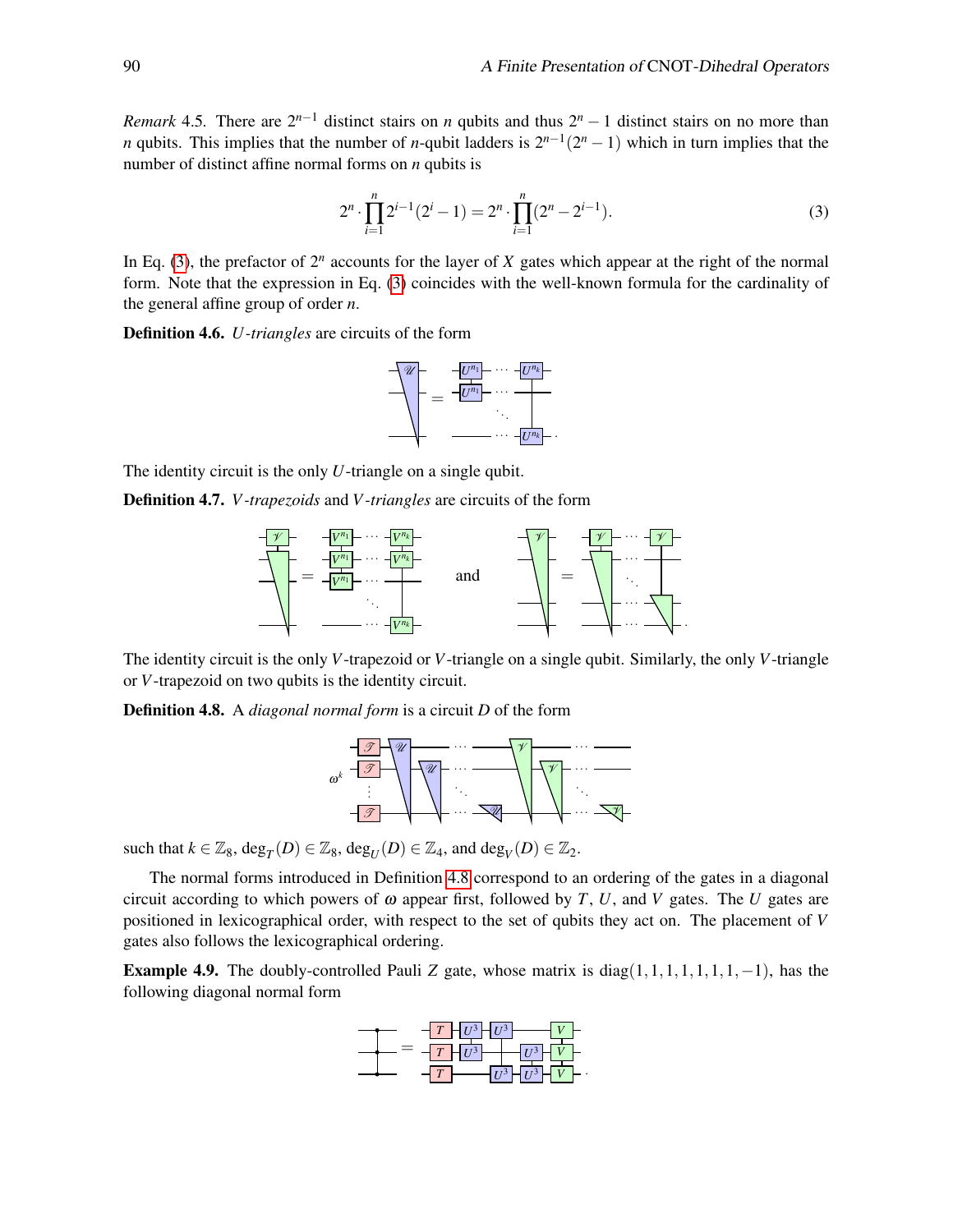*Remark* 4.10. In analogy with Remark [4.5,](#page-5-2) we note that there are  $8 \cdot 8^{n \choose 1} \cdot 4^{n \choose 2} \cdot 2^{n \choose 3}$  distinct diagonal normal forms.

Definition 4.11. A *normal form* is a circuit of the form *DA* where *D* is a diagonal normal form and *A* is an affine normal form.

<span id="page-7-2"></span>*Remark* 4.12*.* It follows from Remark [4.5](#page-5-2) and Remark [4.10,](#page-6-2) that the number of normal forms is

$$
8 \cdot 8^{\binom{n}{1}} \cdot 4^{\binom{n}{2}} \cdot 2^{\binom{n}{3}} \cdot 2^n \cdot \prod_{i=1}^n (2^n - 2^{i-1}) = 2^{3+4\binom{n}{1}+2\binom{n}{2}+\binom{n}{3}} \prod_{i=1}^n (2^n - 2^{i-1}).
$$

*Remark* 4.13*.* In the case of CNOT+*T* operators, the affine normal forms are replaced with *linear* normal forms which are obtained by removing the final column of *X*-blocks from the circuits of Definition [4.3.](#page-5-3) The CNOT+T diagonal normal forms are the scalar-free versions of the circuits of Definition [4.8.](#page-6-1)

#### <span id="page-7-0"></span>5 Existence

In this section, we use the relations of Fig. [1,](#page-3-0) together with the structural rules of Section [2,](#page-1-0) to show that every CNOT-dihedral operator admits a normal form. For this, we first establish that every CNOTdihedral circuit can be written as a diagonal circuit, followed by an affine one. We then consider the existence of diagonal and affine normal forms independently.

<span id="page-7-1"></span>Lemma 5.1. *If C is a* CNOT*-dihedral circuit, then there exists a diagonal circuit D and an affine circuit A such that*  $C = DA$ .

*Proof.* It suffices to show that the lemma is true when *C* consists of a diagonal gate *d* appearing to the right of an affine gate *a*. If *d* and *a* act on distinct qubits, they can be commuted by the bifunctorial law. Likewise, if *d* is a power of  $\omega$ , it can be commuted past *a* by the spatial law. This leaves the 25 cases listed in Fig. [2.](#page-8-0) The first six cases show how to commute an *X* gate past a diagonal gate. The next six cases show how to commute a CNOT gate past a diagonal gate. The last six cases show how to commute a SWAP gate past a diagonal gate. Verifying that each of these equations follows from the relations of Fig. [1](#page-3-0) is a tedious but straightforward exercise. We give an example derivation, using the relations *R*4,  $R_5$ ,  $R_{12}$  and the bifunctorial law:



Note that in the last six cases of Fig. [2,](#page-8-0) we only consider the two-qubit SWAP, as opposed to more general SWAP gates. This is because coherence guarantees that an arbitrary SWAP can be expressed as a sequence of two-qubit SWAP gates. $\Box$ 

.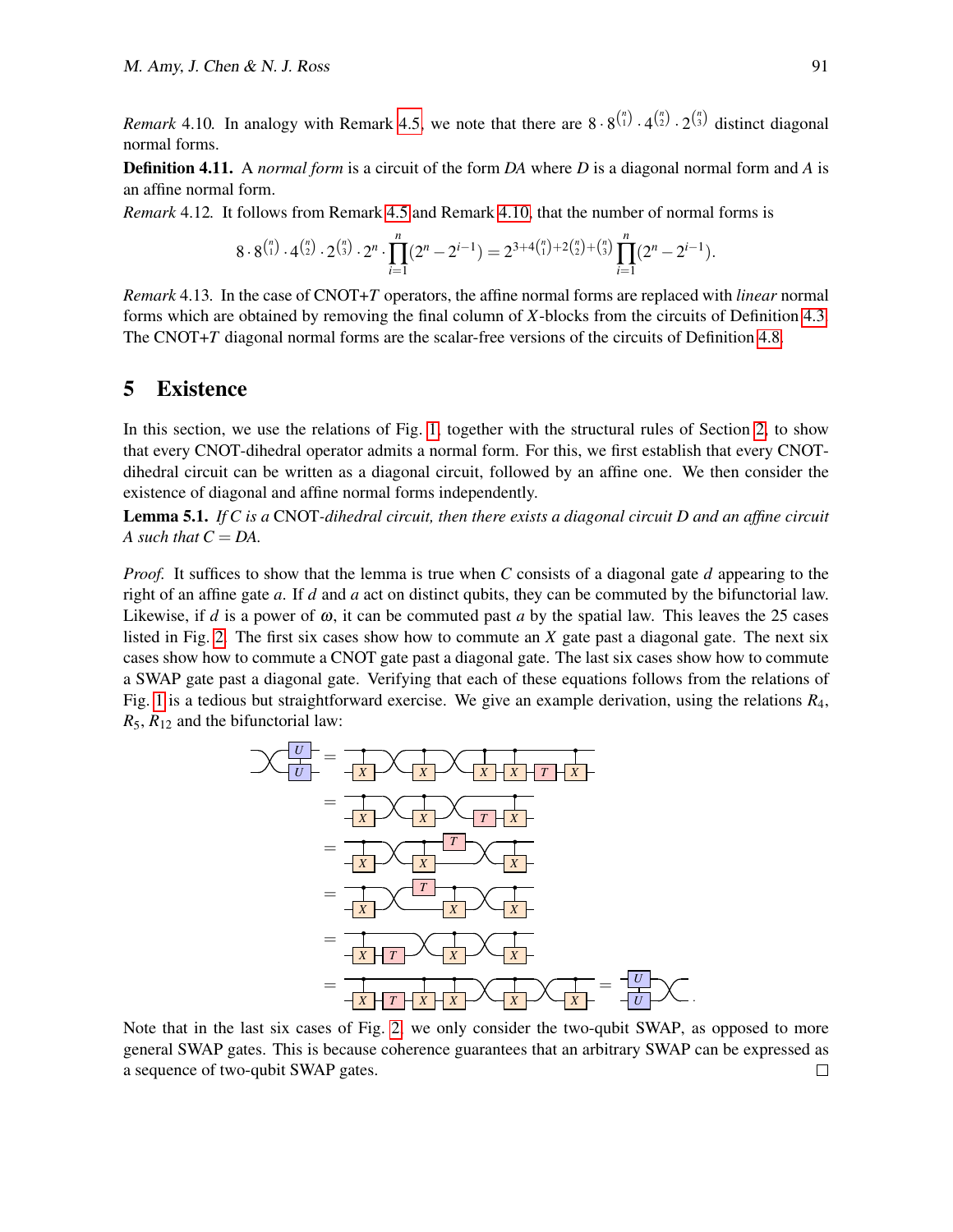

<span id="page-8-0"></span>Figure 2: Derivable commutation rules.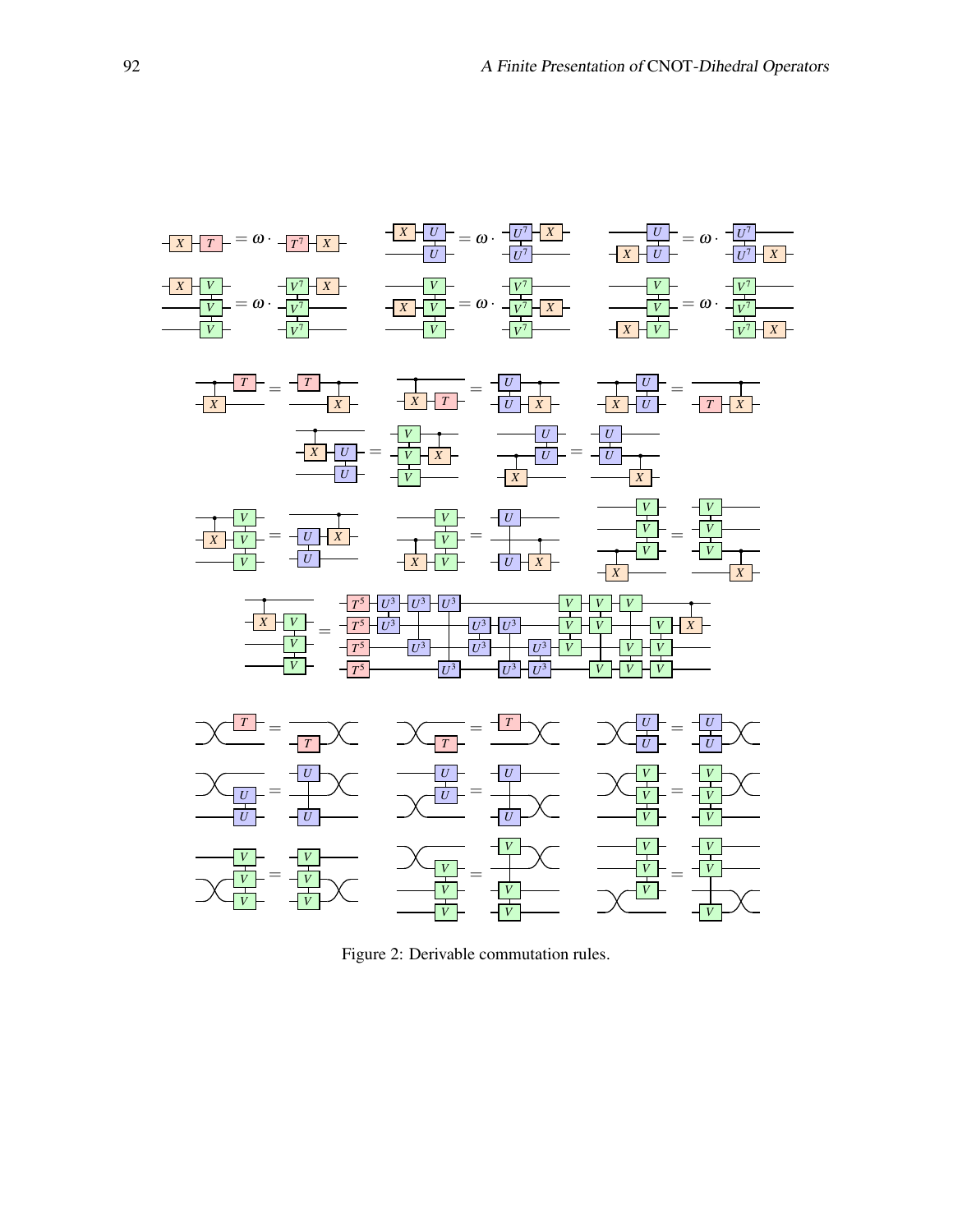In order to prove that diagonal circuits admit a normal form, we start by showing that commutation rules between diagonal gates can be derived from the relations of Fig. [1.](#page-3-0)

<span id="page-9-0"></span>Lemma 5.2. *Diagonal gates commute.*

*Proof.* As in the proof of Lemma [5.1,](#page-7-1) we only need to consider the cases where two diagonal gates act on at least one common qubit. Moreover, since *U* and *V* are symmetric with respect to the qubits they act on  $-$  i.e., they commute with SWAP gates as shown in Fig.  $2 -$  we can further reduce the number of cases to consider to the following four.



Verifying that the above equations follow from the relations in Fig. [1](#page-3-0) is another straightforward exercise. As an example, we derive the fourth equation below, using the definition of *V* as well as the fact that *U* commutes with the top wire of the CNOT gate, which is one of the derivable rules of Fig. [2.](#page-8-0)



<span id="page-9-1"></span>Lemma 5.3. *Every diagonal circuit admits a normal form.*

*Proof.* Let *C* be an *n*-qubit diagonal circuit. By Lemma [5.2](#page-9-0) the gates of *C* may be reordered into the form of Definition [4.8.](#page-6-1) It therefore suffices to bound the degree of *T*, *U* and *V* blocks by 7,3 and 1, respectively. We first reduce the degree of all *V* blocks modulo 2 by applying relation *R*9. Note that the right hand side of *R*<sup>9</sup> contains no *V* gates and hence does not increase the degree of any *V* block. Once all *V* blocks have been reduced and gates have been reordered and combined appropriately, the *U* blocks may likewise be reduced modulo 4 via  $R_8$ . Again, the right hand side of  $R_8$  contains only *T* gates and hence cannot increase the degree of any *U* or *V* blocks. Finally *R*<sup>7</sup> may be used to reduce the remaining *T* blocks to degree at most 7.  $\Box$ 

Lemma [5.3](#page-9-1) establishes that diagonal circuits admit normal forms. To prove that arbitrary CNOTdihedral circuits can be normalized, we need an analogous result for affine circuits, which was proved by Lafont.

<span id="page-9-2"></span>Lemma 5.4 (Lafont [\[10\]](#page-13-7)). *Every affine circuit admits a unique normal form.*

<span id="page-9-3"></span>Proposition 5.5. *Every* CNOT*-dihedral circuit admits a normal form.*

*Proof.* Let *C* be a CNOT-dihedral circuit. By Lemma [5.1,](#page-7-1) *C* can be written as a product *DA* where *D* is a diagonal circuit and and *A* is an affine circuit. By Lemma [5.3](#page-9-1) and Lemma [5.4,](#page-9-2) *D* has a diagonal normal form  $D'$  and  $A$  has an affine normal form  $A'$ . The CNOT-dihedral circuit  $C$  therefore has normal form  $C = D'A'.$  $\Box$ 

*Remark* 5.6*.* The existence of CNOT+*T* normal forms can be established by reasoning as in Proposition [5.5.](#page-9-3)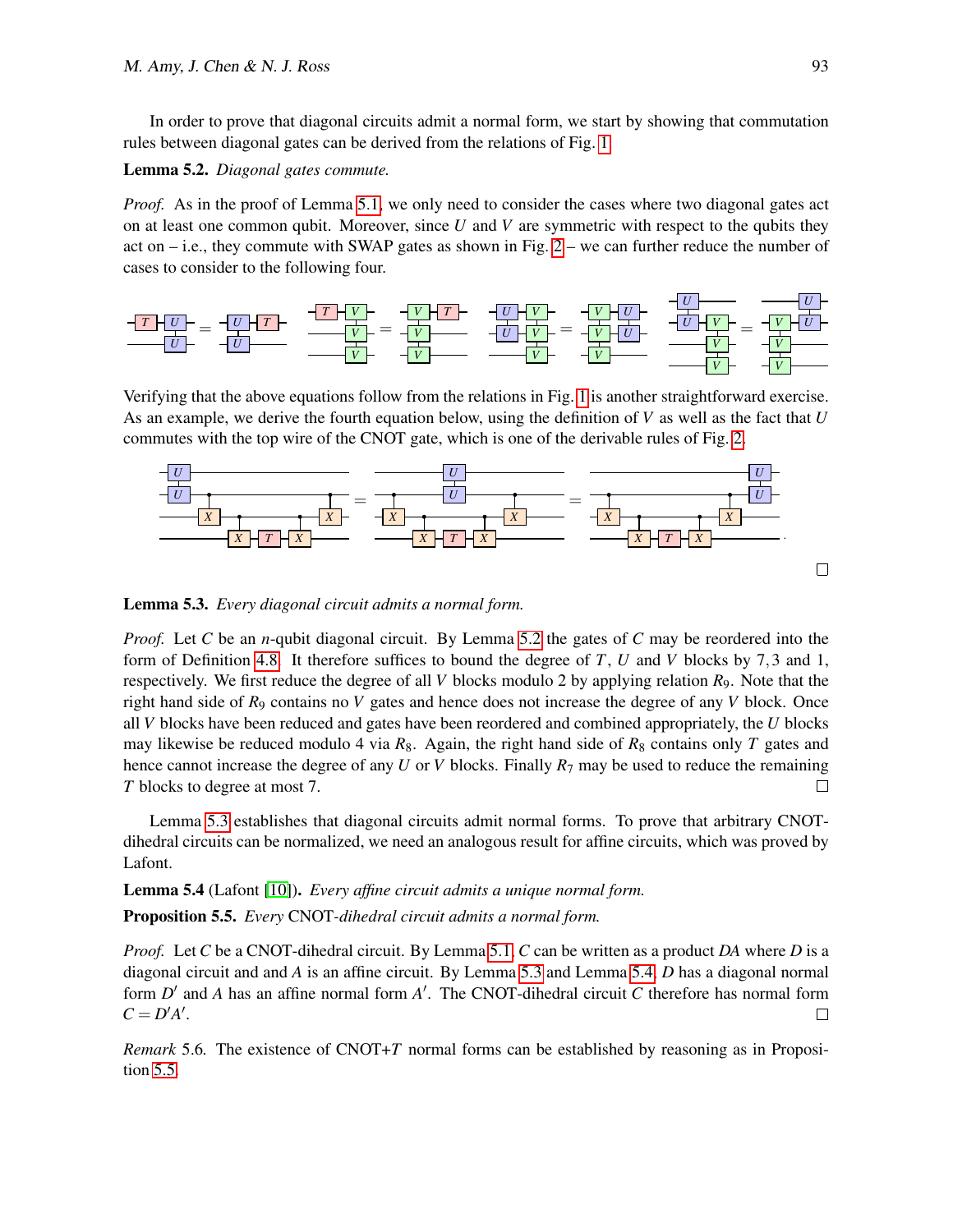# <span id="page-10-0"></span>6 Uniqueness

In this section, we show that normal forms are unique: distinct normal forms represent distinct operators. To this end, we use the formalism of phase polynomials introduced in Section [3.](#page-2-0)

The action of powers of the diagonal gates of definitions [3.1](#page-2-1) and [3.2](#page-2-2) on basis states are  $\omega^k |x_1\rangle =$  $\omega^k|x_1\rangle$ ,  $T^k|x_1\rangle = \omega^{kx_1}|x_1\rangle$ ,  $U^k|x_1x_2\rangle = \omega^{k(x_1 \oplus x_2)}|x_1x_2\rangle$ , and  $V^k|x_1x_2x_3\rangle = \omega^{k(x_1 \oplus x_2 \oplus x_3)}|x_1x_2x_3\rangle$ . As a result, if *D* is a diagonal normal form on *n* qubits and  $|x\rangle = |x_1 ... x_n\rangle$  is a basis state then  $D|x\rangle =$  $\omega^{p_D(x)} |x\rangle$ , where  $p_D(x)$  is an expression of the form

<span id="page-10-1"></span>
$$
p_D(x) = a_0 + \sum_i a_i \cdot x_i + \sum_{i < j} b_{i,j} \cdot (x_i \oplus x_j) + \sum_{i < j < k} c_{i,j,k} (x_i \oplus x_j \oplus x_k) \tag{4}
$$

with  $a_i \in \mathbb{Z}_8$  for  $i \in \{0, ..., n\}$ , and  $b_{i,j} \in \mathbb{Z}_4$ ,  $c_{i,j,k} \in \mathbb{Z}_2$ , for  $i, j, k \in \{1, ..., n\}$ . Further, every diagonal normal form corresponds to a unique expression of the form Eq. [\(4\)](#page-10-1), as distinct powers of the *T*, *U*, and *V* gates contribute to distinct terms in the expression  $p_D(x)$ .

To prove that every diagonal normal form represents a distinct operator, it is helpful to express the mixed arithmetic polynomial of Eq.  $(4)$  as a *multilinear polynomial over*  $\mathbb{Z}_8$ , i.e., as a polynomial over  $\mathbb{Z}_8$  that is linear in each of its variables [\[14\]](#page-13-10).

<span id="page-10-2"></span>**Lemma 6.1.** If  $p(x)$  and  $p'(x)$  are phase polynomials as in Eq. [\(4\)](#page-10-1) then there exists a multilinear polynomial  $q(x)$  such that  $p(y) - p'(y) = q(y)$  for all  $y \in \mathbb{Z}_2^n$ . Moreover, if  $p(x) - p'(x) \neq 0$  then  $q(x) \neq 0$ .

*Proof.* It can be verified by computation that the following equalities hold for  $x_i, x_j, x_k \in \mathbb{Z}_2$ 

$$
x_i \oplus x_j = x_i + x_j - 2x_i x_j
$$
  

$$
x_i \oplus x_j \oplus x_k = x_i + x_j + x_k - 2x_i x_j - 2x_i x_k - 2x_j x_k + 4x_i x_j x_k
$$

where  $\oplus$  is addition in  $\mathbb{Z}_2$  but all other arithmetic operations are performed in  $\mathbb{Z}_8$ . The first claim follows by applying the above equalities to  $p(x) - p'(x)$ . For the second claim, note that if  $p(x) - p'(x) \neq 0$ , we must have  $a_i - a'_i \neq 0$  modulo 8,  $b_{ij} - b'_{ij} \neq 0$  modulo 4, or  $c_{ijk} - c'_{ijk} \neq 0$  modulo 2. If there exists  $i, j, k$ such that  $c_{ijk} - c'_{ijk} \neq 0$  modulo 2, then  $4(c_{ijk} - c'_{ijk}) \neq 0$  modulo 8. This implies that  $q(x) \neq 0$ , since  $4(c_{ijk} - c'_{ijk})$  is the unique coefficient associated with the monomial  $x_i x_j x_k$ . If no such *i*, *j*, *k* exists, we can reason analogously with a coefficient of the form  $b_{ij} - b'_{ij}$  or  $a_i - a'_i$ .  $\Box$ 

<span id="page-10-3"></span>Lemma 6.2. *Distinct diagonal normal forms represent distinct operators.*

*Proof.* Let *D* and *D'* be distinct diagonal normal forms with phase polynomials  $p_D(x)$  and  $p_D'(x)$  respectively. Since *D* and *D'* are normal,  $p_D(x)$  and  $p_{D'}(x)$  are of the form given in Eq. [\(4\)](#page-10-1). And since *D* and *D'* are distinct,  $p_D(x)$  and  $p_D(x)$  are likewise distinct, hence  $p_D(x) - p_D(x) \neq 0$ . Lemma [6.1](#page-10-2) therefore implies that there exists a nonzero multilinear polynomial  $q(x)$  such that  $p(y) - p'(y) = q(y)$  for all  $y \in \mathbb{Z}_2^n$ . Now let  $d \cdot x_{i_1} \ldots x_{i_j}$  be a non-zero term in  $q(x)$  of lowest degree and let  $y \in \mathbb{Z}_2^n$  be the vector with 1's in the *i*<sub>1</sub> ···*i*<sub>*j*</sub> positions and 0's elsewhere. Then *q*(*y*) = *d* ≠ 0, which implies that  $p_D(y) - p_D(y) \neq 0$  and therefore that  $D|y\rangle \neq D'|y\rangle$ .  $\Box$ 

Lemma [6.2](#page-10-3) establishes that diagonal normal forms are unique. To obtain the uniqueness of normal forms, we need a similar result for affine normal forms, which was proved by Lafont.

<span id="page-10-4"></span>Lemma 6.3 (Lafont [\[10\]](#page-13-7)). *Distinct affine normal forms represent distinct operators.*

<span id="page-10-5"></span>Proposition 6.4. *Distinct normal forms represent distinct operators.*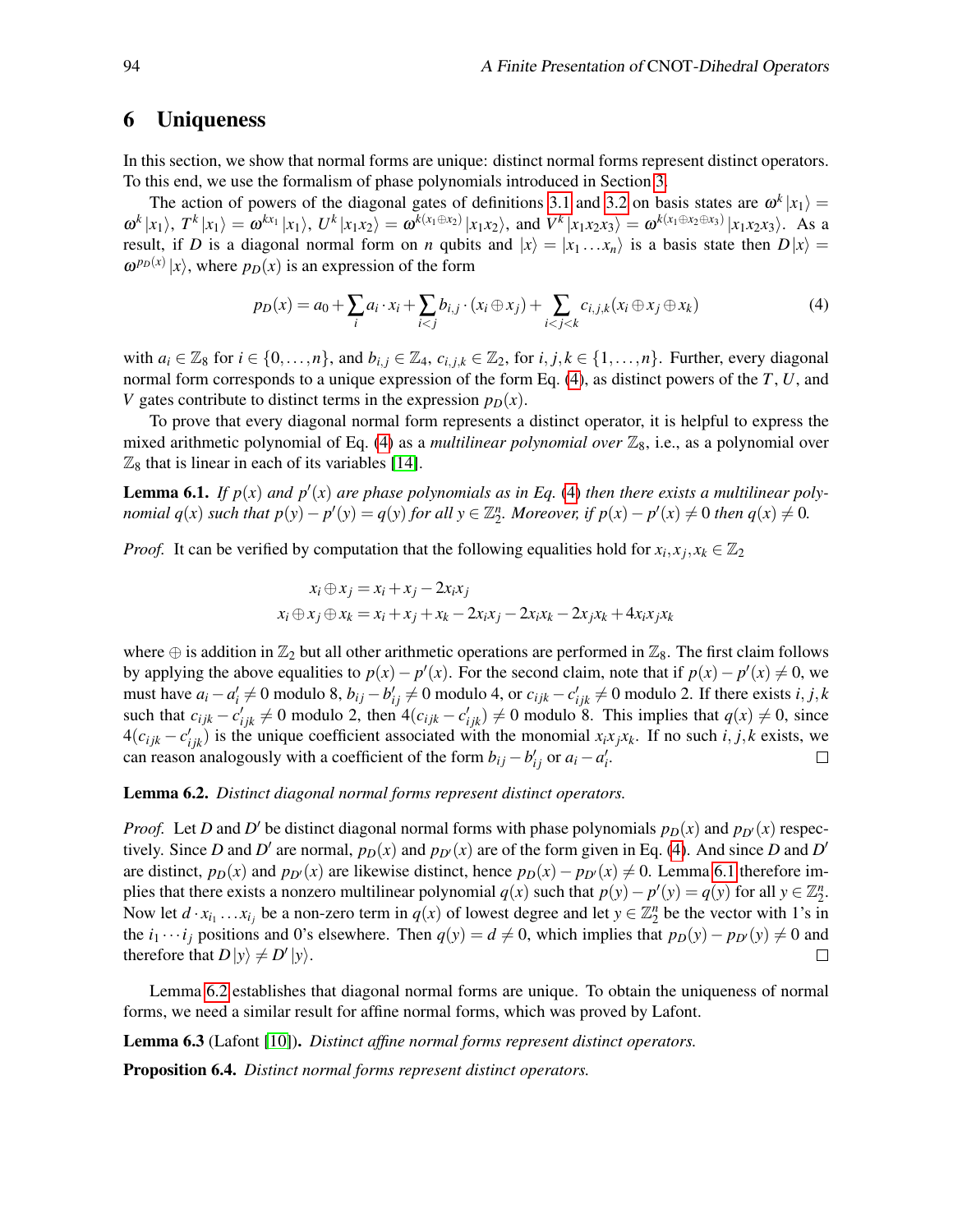*Proof.* Let *C* and *C'* be two normal forms. By definition,  $C = DA$  and  $C' = D'A'$  for some diagonal normal forms  $D, D'$  and some affine normal forms  $A, A'$ . Suppose that  $C$  and  $C'$  represent the same operator, i.e., that  $W_C = W_{C'}$ . Then  $W_A W_D = W_{A'} W_{D'}$  and therefore  $W_D = W_A^{\dagger} W_{A'} W_{D'}$ . Since  $W_D$  and  $W_{D'}$  are diagonal,  $W_A^{\dagger} W_{A'}$  is a diagonal affine operator and thus  $W_A^{\dagger} W_{A'} = 1$ , or  $W_A = W_{A'}$ . This implies that  $W_D = W_{D'}$ . The result then follows from Lemma [6.2](#page-10-3) and Lemma [6.3.](#page-10-4)  $\Box$ 

By Proposition [6.4](#page-10-5) and Proposition [5.5,](#page-9-3) there is a bijection between normal forms and CNOTdihedral operators so that the number of *n*-qubit CNOT-dihedral operators is equal to the number of normal forms on *n* qubits that was computed in Remark [4.12.](#page-7-2)

<span id="page-11-1"></span>Corollary 6.5. *The order of the group of* CNOT*-dihedral operators on n qubits is*

$$
2^{3+4{n \choose 1}+2{n \choose 2}+{n \choose 3}}\prod_{i=1}^n(2^n-2^{i-1}).
$$

*Remark* 6.6*.* The results of this section can be adapted to show that distinct CNOT+*T* normal forms represent distinct operators which then implies that the number of CNOT+*T* operators is

$$
2^{3 {n \choose 1} + 2 {n \choose 2} + {n \choose 3}} \prod_{i=1}^{n} (2^n - 2^{i-1}).
$$

*Remark* 6.7*.* The CNOT-dihedral operators are not universal for quantum computation. One obtains the universal Clifford $+T$  gate set by adding the following Hadamard gate to the generators

$$
H = \frac{1}{\sqrt{2}} \begin{bmatrix} 1 & 1 \\ 1 & -1 \end{bmatrix}.
$$

Since the Hadamard gate is not diagonal, one may wonder to what extent it contributes to diagonal Clifford+*T* operators. We can use Corollary [6.5](#page-11-1) to quantify this contribution. Indeed, there are

$$
2^{3+4{n \choose 1}+2{n \choose 2}+{n \choose 3}} = O(2^{n^3})
$$

diagonal CNOT-dihedral operators on *n* qubits. In comparison, it is known from [\[6\]](#page-12-0) that for  $n \ge 4$ , the number of ancilla-free diagonal Clifford+*T* operators on *n* qubits is  $8^{2^n-1} = O(2^{2^n})$ . The Hadamard gate therefore contributes to the vast majority of diagonal Clifford+*T* operators.

# <span id="page-11-0"></span>7 Conclusion

We gave a finite presentation of the symmetric monoidal groupoid of CNOT-dihedral operators of order 16. To this end, we introduced a notion of normal form for CNOT-dihedral circuits and showed that every CNOT-dihedral operator admits a unique normal form. As a corollary, we obtained a finite presentation of the symmetric monoidal groupoid of CNOT+*T* operators.

Although we have shied from doing so in this paper, our methods can be extended to CNOT-dihedral operators of higher order. For CNOT-dihedral operators of order 2*n*, the generators ω and *T* are replaced with the scalar  $\zeta_n = e^{2\pi i/n}$  and the phase gate

$$
\begin{bmatrix} 1 & 0 \\ 0 & \zeta_n \end{bmatrix}.
$$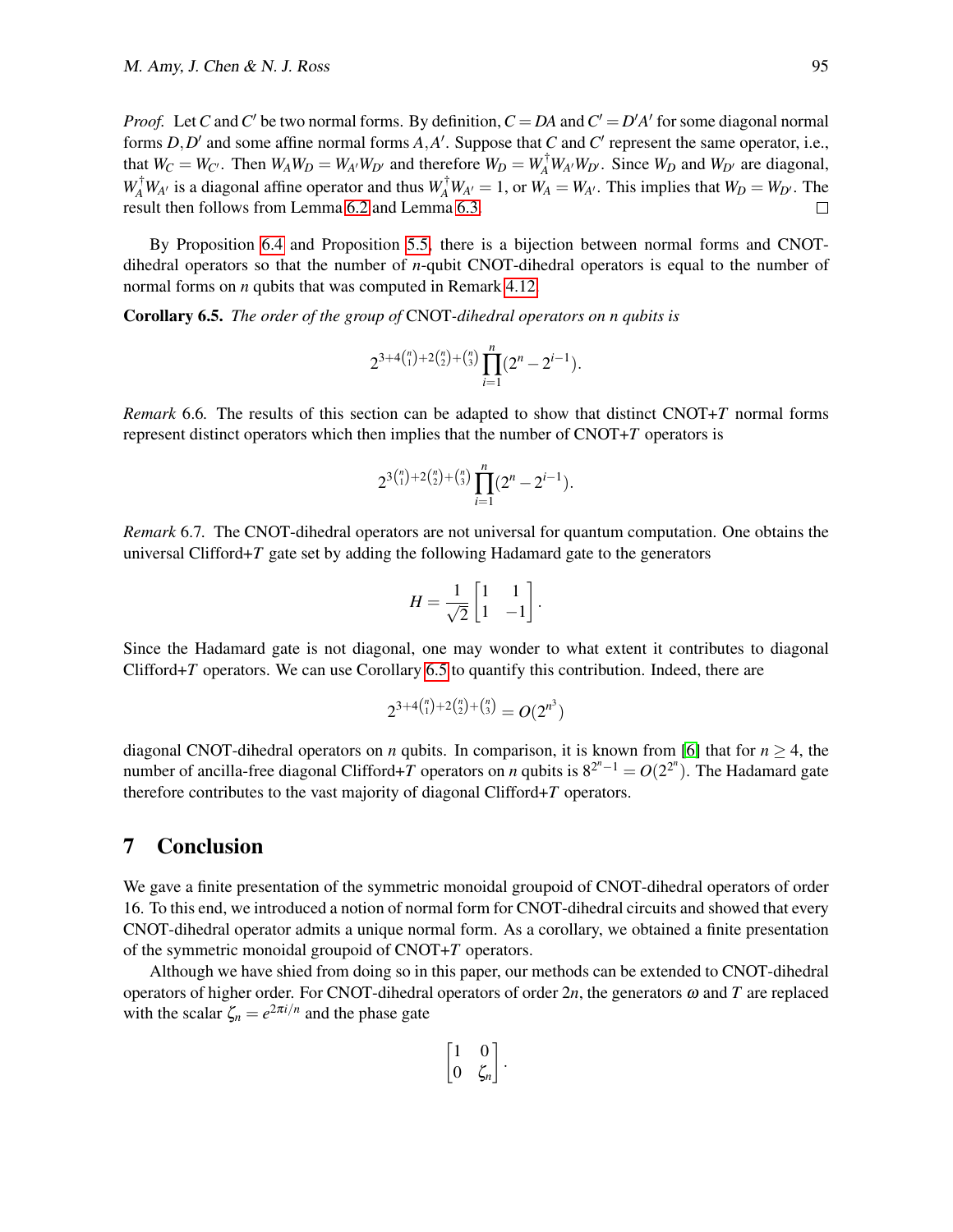A presentation may then be obtained by modifying the diagonal relations appropriately. The results of [\[3\]](#page-12-5) can be used to show that it is sufficient to include the relevant order relations (akin to  $R_7$  and  $R_{10}$ ) as well as relations reducing the order of multi-qubit phase gates (akin to  $R_8$ ,  $R_9$ , and  $R_{13}$ ). In the latter case, it suffices to introduce, for each  $2^k$  dividing *n*, a relation between a  $k + 1$  qubit phase gate of order  $2<sup>k</sup>$  and a circuit using phase gates of smaller arity.

An avenue for future research is to find a rewrite system for CNOT-dihedral circuits. Indeed, Proposition [5.5](#page-9-3) establishes that every CNOT-dihedral operator admits a normal form but it does not contain an algorithm to normalize an arbitrary CNOT-dihedral circuit via rewriting. This is because the proof of Proposition [5.5](#page-9-3) appeals non-constructively to properties of the ambient symmetric monoidal structure. Recent results in rewriting theory address this problem [\[4\]](#page-12-6) and might be used in order to obtain an effective presentation of CNOT-dihedral operators.

# 8 Acknowledgements

MA and NJR wish to thank the Banff International Research Station (BIRS) where the ideas presented here were first discussed. NJR wishes to thank Dmitri Maslov for sparking his interest in restricted Clifford+*T* circuits and to thank David Gosset and Yves Guiraud for stimulating discussions. MA, JC, and NJR thank Miriam Backens and anonymous referees for helpful comments on an earlier version of this paper.

MA is partially funded by Canada's NSERC. JC and NJR are funded by the Department of Defense.

## References

- <span id="page-12-3"></span>[1] Matthew Amy, Dmitri Maslov & Michele Mosca (2014): *Polynomial-time T-depth Optimization of Clifford+T circuits via Matroid Partitioning*. IEEE Transactions on Computer-Aided Design of Integrated Circuits and Systems 33(10), pp. 1476–1489, doi:[http://dx.doi.org/10.1109/TCAD.2014.2341953](10.1109/TCAD.2014.2341953). Available at <http://arxiv.org/abs/1303.2042v2>.
- <span id="page-12-4"></span>[2] Matthew Amy, Dmitri Maslov, Michele Mosca & Martin Roetteler (2013): *A Meet-in-the-Middle Algorithm for Fast Synthesis of Depth-Optimal Quantum Circuits*. IEEE Transactions on Computer-Aided Design of Integrated Circuits and Systems 32(6), pp. 818–830, doi:[http://dx.doi.org/10.1109/TCAD.2013.](10.1109/TCAD.2013.2244643) [2244643](10.1109/TCAD.2013.2244643). Available at <http://arxiv.org/abs/1206.0758>.
- <span id="page-12-5"></span>[3] Matthew Amy & Michele Mosca (2016): *T-count optimization and Reed-Muller codes*. Available at [http:](http://arxiv.org/abs/1601.07363) [//arxiv.org/abs/1601.07363](http://arxiv.org/abs/1601.07363).
- <span id="page-12-6"></span>[4] Filippo Bonchi, Fabio Gadducci, Aleks Kissinger, PawełSobocinski & Fabio Zanasi (2016): ´ *Rewriting Modulo Symmetric Monoidal Structure*. In: Proceedings of the 31st Annual ACM/IEEE Symposium on Logic in Computer Science, LICS '16, ACM, New York, NY, USA, pp. 710–719, doi:[http://dx.doi.org/10.](10.1145/2933575.2935316) [1145/2933575.2935316](10.1145/2933575.2935316). Available at <http://arxiv.org/abs/1602.06771>.
- <span id="page-12-2"></span>[5] Andrew W Cross, Easwar Magesan, Lev S Bishop, John A Smolin & Jay M Gambetta (2016): *Scalable randomised benchmarking of non-Clifford gates*. npj Quantum Information 2, doi:[http://dx.doi.org/](10.1002/rsa.3240040108) <10.1002/rsa.3240040108>. Available at <http://arxiv.org/abs/1510.02720>.
- <span id="page-12-0"></span>[6] Brett Giles & Peter Selinger (2013): *Exact synthesis of multiqubit Clifford+T circuits*. Physical Review A 87, p. 032332, doi:[http://dx.doi.org/10.1103/PhysRevA.52.3457](10.1103/PhysRevA.52.3457). Available at [http://arxiv.](http://arxiv.org/abs/1212.0506) [org/abs/1212.0506](http://arxiv.org/abs/1212.0506).
- <span id="page-12-1"></span>[7] David Gosset, Vadym Kliuchnikov, Michele Mosca & Vincent Russo (2014): *An Algorithm for the T-count*. Quantum Information & Computation 14(15-16), pp. 1261–1276. Available at [http://arxiv.org/abs/](http://arxiv.org/abs/1308.4134) [1308.4134](http://arxiv.org/abs/1308.4134).